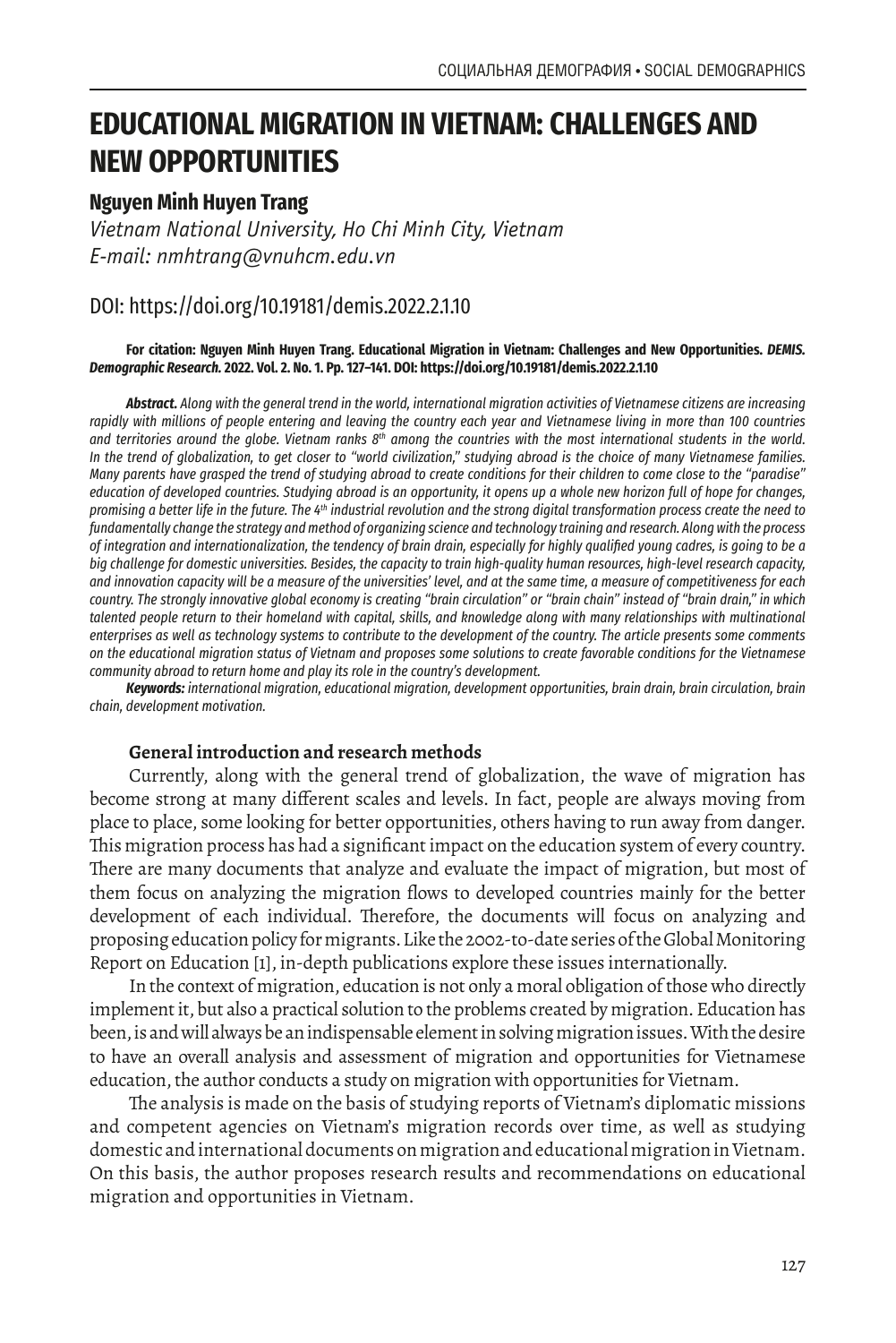# **International migration and educational migration** *1. General problems*

Along with the general trend in the world, international migration activities of Vietnamese citizens are increasing strongly with millions of people entering and leaving the country each year and Vietnamese living in more than 100 countries and territories around the globe. Vietnam ranks  $8<sup>th</sup>$  among the countries with the most international students in the world. Those leaving the country are often those in the most productive working age, between 20 and 40 years old. Compared to men, women have a slightly lower exit rate<sup>1</sup>.

International migration for economic purposes is the most common type of migration, including the migration of Vietnamese people abroad to work under fixed-term contracts and the self-sufficient migration of workers to neighboring countries. Among those who cross the border overland on their own to work in neighboring countries, many have legal documents, but many also go informally through cross-border trails. These informal migrants might be unsafe, unprotected, vulnerable to exploitation, abuse, or possibly becoming a victim of human trafficking.

In the trend of globalization, to get closer to "world civilization," studying abroad is the choice of many Vietnamese families. Many parents have grasped the trend of studying abroad with 1-0-2 to create conditions for their children to come close to the "paradise" education of developed countries. Studying abroad is an opportunity, it opens up a whole new horizon full of hope for change, promising a better life in the future.

According to an overview report of the Consular Department – Ministry of Foreign Affairs [2], about 90% of students go to school with their own self-financed and family funds, and only 10% have scholarships from different financial sources such as the State Bank of Vietnam, countries, support from foreign governments, international organizations, etc.

According to the statistics from the Department of International Cooperation, Ministry of Education and Training<sup>2</sup>, there are currently about 190,000 Vietnamese students studying and doing research abroad. Of which, the European region currently hosts about 40,000 Vietnamese students, such as the UK – 12,000, Germany – 7,500, France – 6,500, Russia – 6,000, Finland – 2,500, Italy – 1,100, Netherlands – 1,000, Spain – 600, Hungary – 550. In America, there are about 50,000 enrolled students from Vietnam, which highlights the US with 29,000 students, and Canada with 21,000. Asia has about 70,000: Oceania – over 32,000, of which Australia – 30,000, New Zealand – 2,500. Africa hosts about 50 Vietnamese students.

The trend of studying abroad in Vietnam thrived on foreign support and investment as many countries began to offer scholarships to Vietnamese students. Vietnamese higher education institutions implement many international exchange programs for students at domestic and international schools. International activities always take place on a global scale, Vietnamese students can apply to other countries, especially the World Youth Organization to participate in international activities.

About 60–70% of self-sufficient international students stay abroad to work after completing their studies or continue their higher education in the host country. It is developed countries that always encourage young people to do so and create working

<sup>1</sup> Solutions to attract Vietnamese talents to return home [Giải pháp thu hút nhân tài Việt về nước] // Party Building Magazine No. 8/2013 [Tạp chí Xây dựng Đảng số 8/2013]. 01.08.2013. URL: http:// xaydungdang.org.vn/Home/PrintMagazineStory.aspx?ID=1074&print=true (accessed on 15.11.2021). (In Viet.)

<sup>2</sup> Education and Training // International Trade Administration [site]. 15.09.2021. URL: https:// www.trade.gov/country-commercial-guides/vietnam-education-and-training (accessed on 15.11.2021).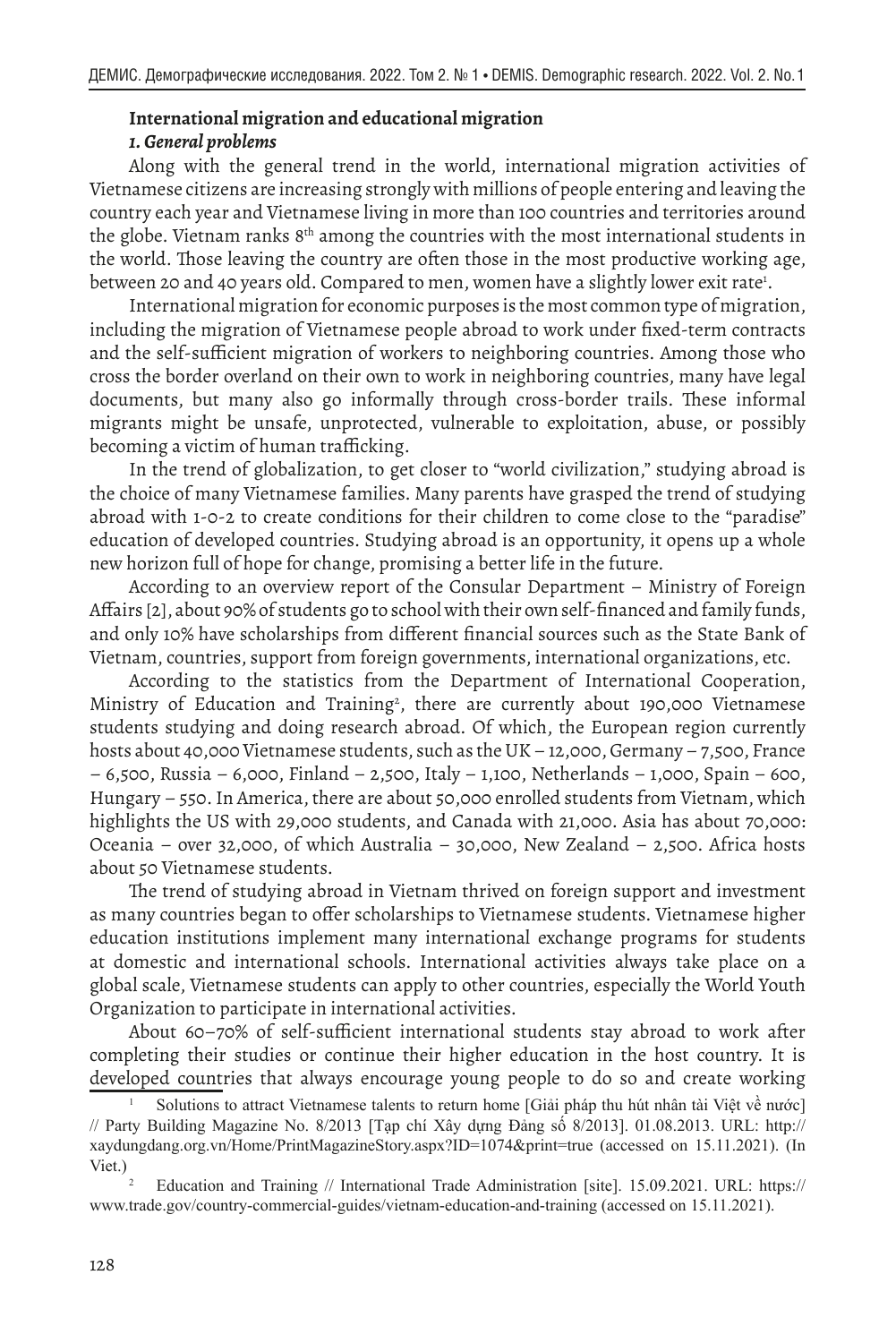conditions for students with high qualifications. For example, Australia is ready to issue permits for highly qualified students to stay and work after graduation. Singapore also agrees to allow international students to stay if they are accepted by a company after graduating from the university.

Therefore, educational migration is growing rapidly, especially in the current situation when Vietnam is integrating deeply into the global world, a development opportunity and a future expectation that many generations have not seen before. So, Vietnamese children and families are pursuing this opportunity.

Vietnam's extensive and comprehensive international integration process along with the Government's policy of encouraging study, labor, research, exchange, tourism, and investment abroad has created favorable conditions for many Vietnamese to go abroad for many different purposes [3].

Educational migration is the desire and aspiration of each individual in finding advanced and modern educational opportunities at prestigious and famous educational institutions over the world, which depends greatly on their academic (study, research, foreign language) abilities, and also on financial abilities.

Many educational migrations are temporary, with immigrants staying in the host country for a limited period of time, and then returning home.

According to the Ministry of Foreign Affairs' report [cit. ex 4], in 2019, Vietnam sent 152,530 workers abroad (according to the Department of Overseas Labor). Resolution No. 21-NQ/TW dated October 25, 2017 of the 12<sup>th</sup> Central Committee of the Communist Party of Vietnam on population work in the new situation<sup>3</sup>, and the Vietnam Population Strategy to 20304 have indicated the need to pay more attention to and invest in vulnerable populations, including migrants.

## *2. The impact of international migration*

International migration has a very diverse and multidimensional impact on migrants themselves, their families, origin and destination communities.

First of all, there are job opportunities and high income, opportunities to improve skills and professional qualifications, opportunities to learn foreign languages, and cultural exchange for migrant workers themselves. For families in Vietnam, migrant workers make an important economic contribution through accumulating financial resources to send back home to be used for different purposes such as repairing and building new houses, improving family living standards, starting a business, taking better care of their children's education, and covering health care costs for family members, or creating favorable conditions for other family members to work abroad.

For the community of origin and the country in general, international labor migration has the effect of helping to reduce the pressure on domestic employment. Increasing remittances from migrants also help the community and the country to get more

Main content of Resolution 21-NQ/TW on population work in the new situation [Nội dung chính của Nghị quyết 21-NQ/TW về công tác dân số trong tình hình mới] // General Office for Population and Family Planning [Tổng cục Dân số- Kế hoạch hóa gia đình] [site]. 08.11.2017. URL: http://gopfp.gov. vn/tin-chi-tiet/-/chi-tiet/noi-dung-chinh-cua-nghi-quyet-21-nq-tw-ve-cong-tac-dan-so-trong-tinh-hinhmoi-7991-1.html (accessed on 15.11.2021). (In Viet.)

Decision 1679/QD-TTg 2019 approving the Vietnam Population Strategy to 2030 [Quyết định 1679/QĐ-TTg 2019 phê duyệt Chiến lược Dân số Việt Nam đến năm 2030] // LuatVietnam.vn [Luật Việt Nam]. Vietnam's system of legal documents. 22.11.2019. URL: https://luatvietnam.vn/chinh-sach/ quyet-dinh-1679-qd-ttg-2019-chien-luoc-dan-so-viet-nam-den-nam-2030-178540-d1.html (accessed on 15.11.2021). (In Viet.)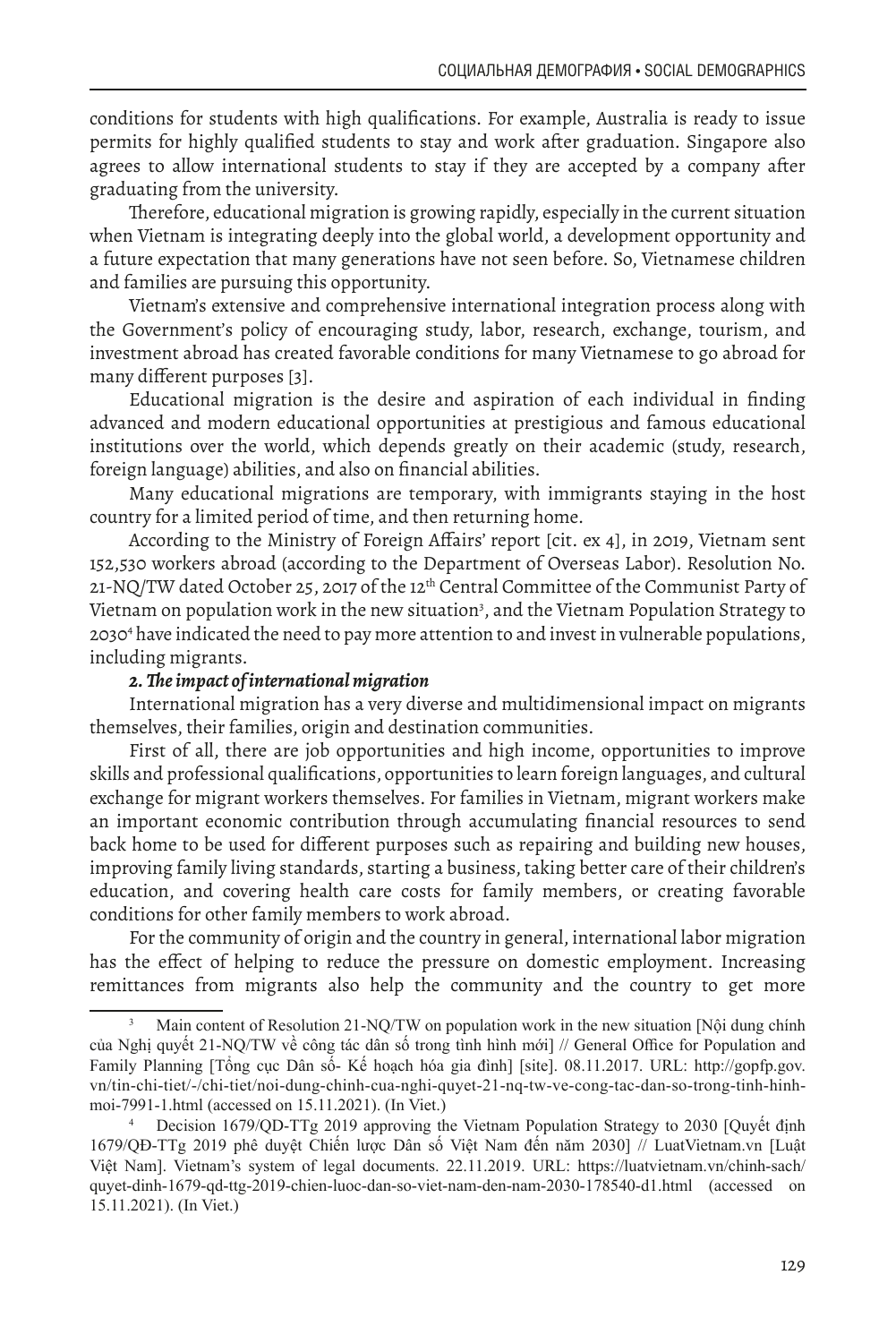resources to invest in development. Together with the overseas Vietnamese community, migrant networks also help to improve the competitiveness of the Vietnamese workforce, contributing to technology transfer through social relationships in the host country and in Vietnam. Migrants also contribute significantly to promoting cultural exchanges between countries, creating favorable conditions for Vietnam's deeper international integration [5].

However, besides the positive effects, international migration leads to the brain drain of high-quality human resources, reducing the country's ability to promote the economic development process. Along with that, there are negative impacts on the migrants themselves, their families, the community, and the country. Informal migrants who stay abroad without legal protection are vulnerable to exploitation, abuse, and human trafficking. Many migrant workers are also exposed to economic risks when their employers experience economic hardship or when they fail to comply with pre-signed contracts. For the family, the long-term separation between husband and wife, parents and children also leads to many undesirable consequences in family relations, child care and education, and elderly care [6].

As for educational migration, learners will get access to a better and more modern learning model, have the opportunity to develop their skills and necessary conditions for a better life in the future. First of all, it is the best opportunity to learn and command a foreign language. There is no better and more effective way to learn a language than when it is imperative to immerse yourself in the culture of using the language that international students are learning, to be exposed to that language in everyday life. Educational migration or studying abroad will provide the best opportunity to access a modern educational environment, experience it, participate in advanced educational programs, and obtain internationally recognized "good qualifications." Educational migration brings opportunities to increase the value of academic degrees, with subjects and training programs that domestic higher education institutions do not have. Educational migration opens up a horizon, offering the opportunity to travel and see the world. There are many opportunities for sightseeing while studying abroad when the regulations on immigration between the neighboring countries are favorable. Many student exchange programs also offer trips and practical extracurricular activities for students. Cultural differences are not only differences in language, but also in food, appearance, and personal preferences. A person's culture represents a profound reflection of the perceptions, beliefs, and values that influence one's view of the world and surroundings. International students who experience individual cultural differences will gain a real understanding of where different cultures come from. Educational migration offers experiences that schools and books cannot provide, helping individuals develop new skills and experiences. Educational migration is an environment where you can contact people from other countries, meet and make friends not only with native people but also with other international students from all over the world. Educational migration will help students understand themselves better, change their study habits, broaden their worldview, and increase employment and income opportunities.

However, educational migration might also have negative effects if cultural and language differences, separation from the family, a completely different learning environment, harsh life abroad, and financial pressure make foreign students unable to maintain their studies. Many international students have to give up their education to find a job to maintain a minimum life abroad. There are also many international students who have to return to their countries without completing any program. The social environment isolated from the native country might also affect the students' attitude towards their homeland through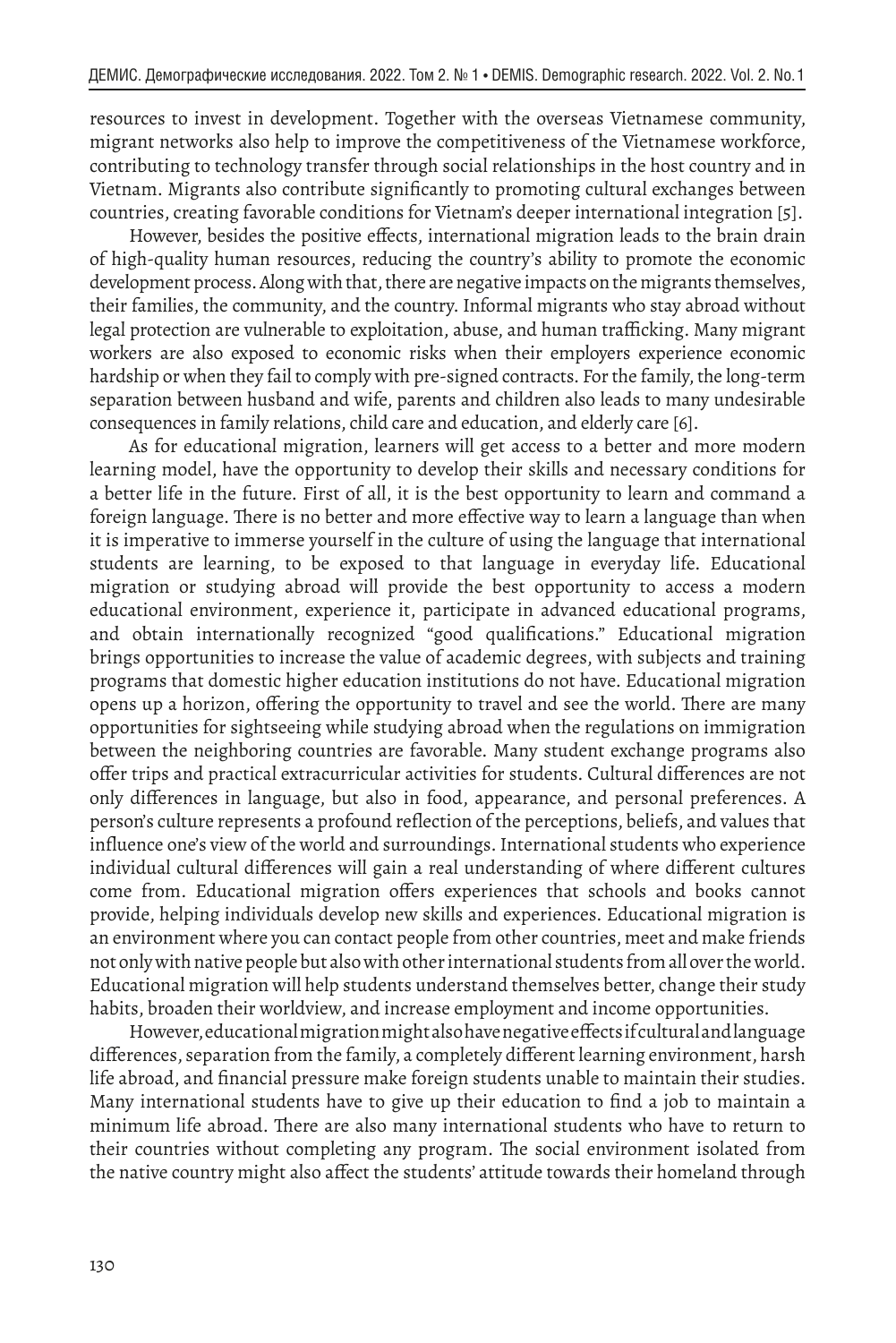the reception of one-sided, incomplete, and inaccurate information about the economic, political, cultural situation, etc.

# *3. The problems encountered by migrant students*

When migrating for study, it is necessary to be fully prepared so as not to feel lost and disoriented in the host country. Such preliminary preparation for students might include:

- the preparation for more advanced training programs;
- getting a full understanding of what, where, and how they are going to study;
- working out a specific plan and timelines;
- studying cultural and educational characteristics of the destination country;

– getting in touch with the overseas Vietnamese community in the destination country;

– support programs for international students carried out by the host country or the destination academic institution;

– learning about job opportunities after graduation;

– collecting information about the conditions in the host country, means of learning, living and traveling there;

– information related to the school's alumni, etc.



*Fig. 1.* **TOP most attractive countries for international students, 2001 & 2019** Source: Project Atlas, 2019<sup>5</sup>

The estimated cost of studying abroad is about 3 billion USD per year, and Vietnam is regularly in the top 10 in terms of the number of international students in many education markets. Studying abroad is always a dream, a hope for a better future not only for Vietnamese people but also for people from many developing countries around the world. Countries that are considered attractive to international students include the US, the UK, China, Canada, Australia, France, Russia, Germany, Japan, and Spain [7]. For decades, the United States has remained the most popular study abroad destination in the world. The country's prestigious institutes attract a large number of students from different countries. With more than 5,500 universities and colleges, the United States is home to an incredibly diverse range of academic programs. Students can easily find a major that suits their needs and interests. The UK is home to many of the oldest and most famous universities in the world. British universities are also renowned for their cutting-edge research facilities, which are at the forefront of innovation. The advantage of studying in the US or the UK is that students' English language skills will be developed. Canada is another impressive higher education system with many schools listed in global university rankings. Moreover,

<sup>5</sup> 2019 Project Atlas Infographics // Institute of International Education [site]. URL: https://www. iie.org/Research-and-Insights/Project-Atlas/Explore-Data/Infographics/2019-Project-Atlas-Infographics (accessed on 15.11.2021).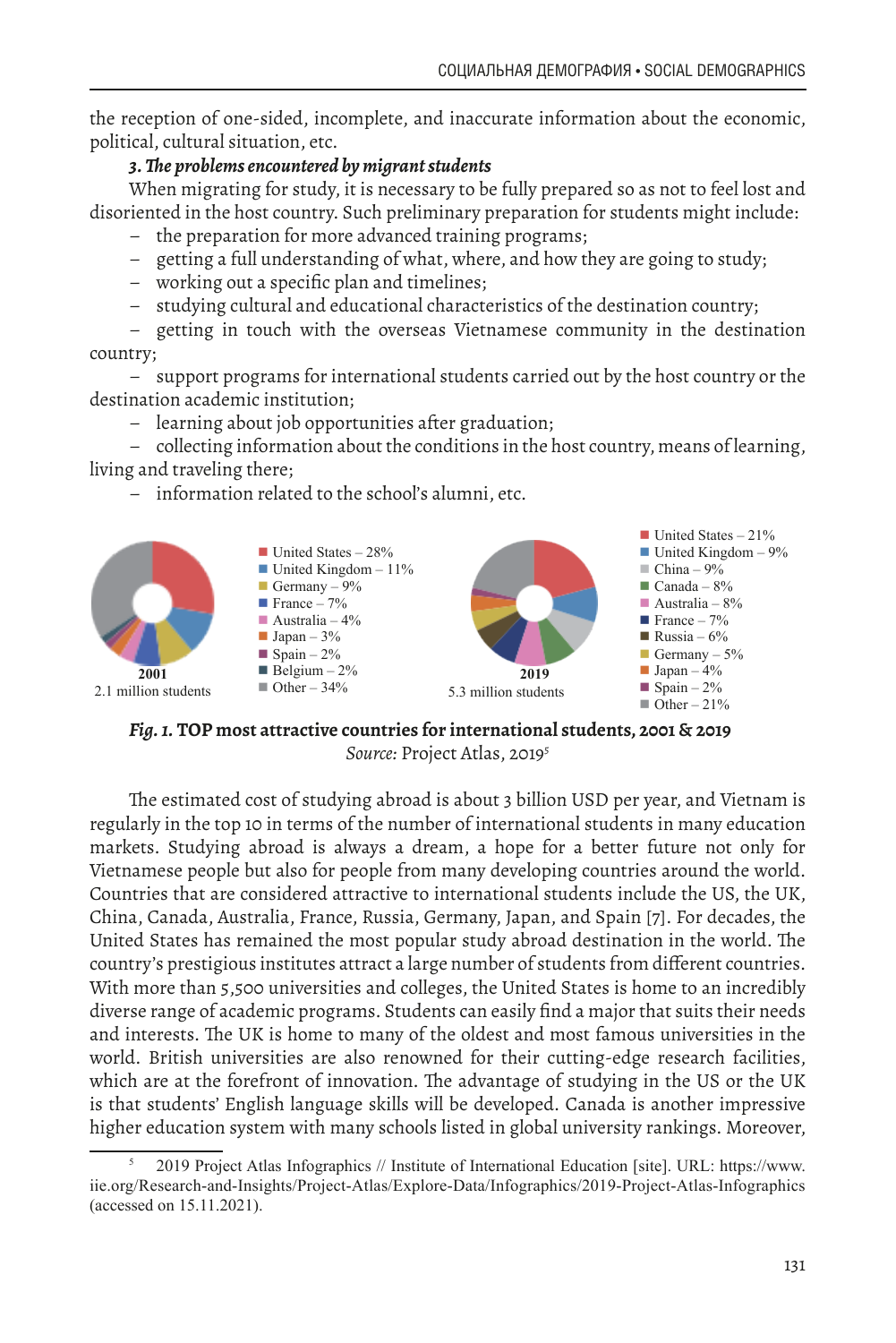Canada is consistently ranked as the best country in the world for quality of life. The country is traditionally attracting flocks of international students thanks to its safety statistics, friendly community, reliable healthcare system, and the thriving job market.

When it comes to educational migration, there are many problems that international students face, and many of these problems that may not be there when students study in their home country.

First of all, the cost of education for students studying abroad on a full scholarship can be relatively assured because scholarships often include tuition and living expenses at a level that is sufficient to pay a living. However, self-sufficient international students who do not receive any economic support from institutions have to develop a specific financial plan to be able to study until the end of the year. The cost of travel and accommodation can be very expensive depending on different countries. Therefore, the issue of reasonable spending to ensure the number one requirement is that learning needs to come first.

The second problem is the language barrier and cultural differences. It takes students a while to get acquainted with the cultural norms of the destination country before they can catch up with a new lifestyle. How long it takes depends on their preparation level, abilities, and personal efforts. Many students demonstrate relatively good foreign language skills when in their home countries, but still, they have certain communication problems when attending lectures, taking part in different activities, and talking to local people abroad. This also has a significant impact on psychology, as many students feel discouraged when it starts to seem that they "do not understand anything," which affects their learning results. Each country, each territory, will certainly have differences in terms of culture, food, clothing, etc. Thus, solid psychological preparation is necessary for every international student to quickly get used to the new lifestyle and avoid a "culture shock."

Regulations on health insurance for foreign students (compulsory insurance for all foreign students, additional charges if traveling with a spouse and/or children, etc.) is a problem that is very clearly regulated in all countries receiving international students, as poor preparation will affect their life and learning process.

Access to programs and activities to support international students when living and studying abroad carried out by educational institutions, as well as the Vietnamese community overseas, will help reduce the difficulties faced by students abroad.

Students might need some support as studying abroad means living independently, taking care of yourself, including meals, calculating expenses, balancing school and work, balancing emotions, etc.

In addition, there might be problems related to the job search process, discrimination in the labor market and barriers to finding a job, insufficient foreign language proficiency, and challenges related to limited access to acquire skills and qualifications of migrants in destination countries.

# **Brain drain and challenges for Vietnamese education**

The 4<sup>th</sup> industrial revolution and the strong digital transformation process create the need to fundamentally change the strategy and methods of organizing science and technology training and research. Along with the process of integration and internationalization, the tendency of brain drain, especially for highly qualified young cadres, is a big challenge for domestic universities. Besides, the capacity to train high-quality human resources, high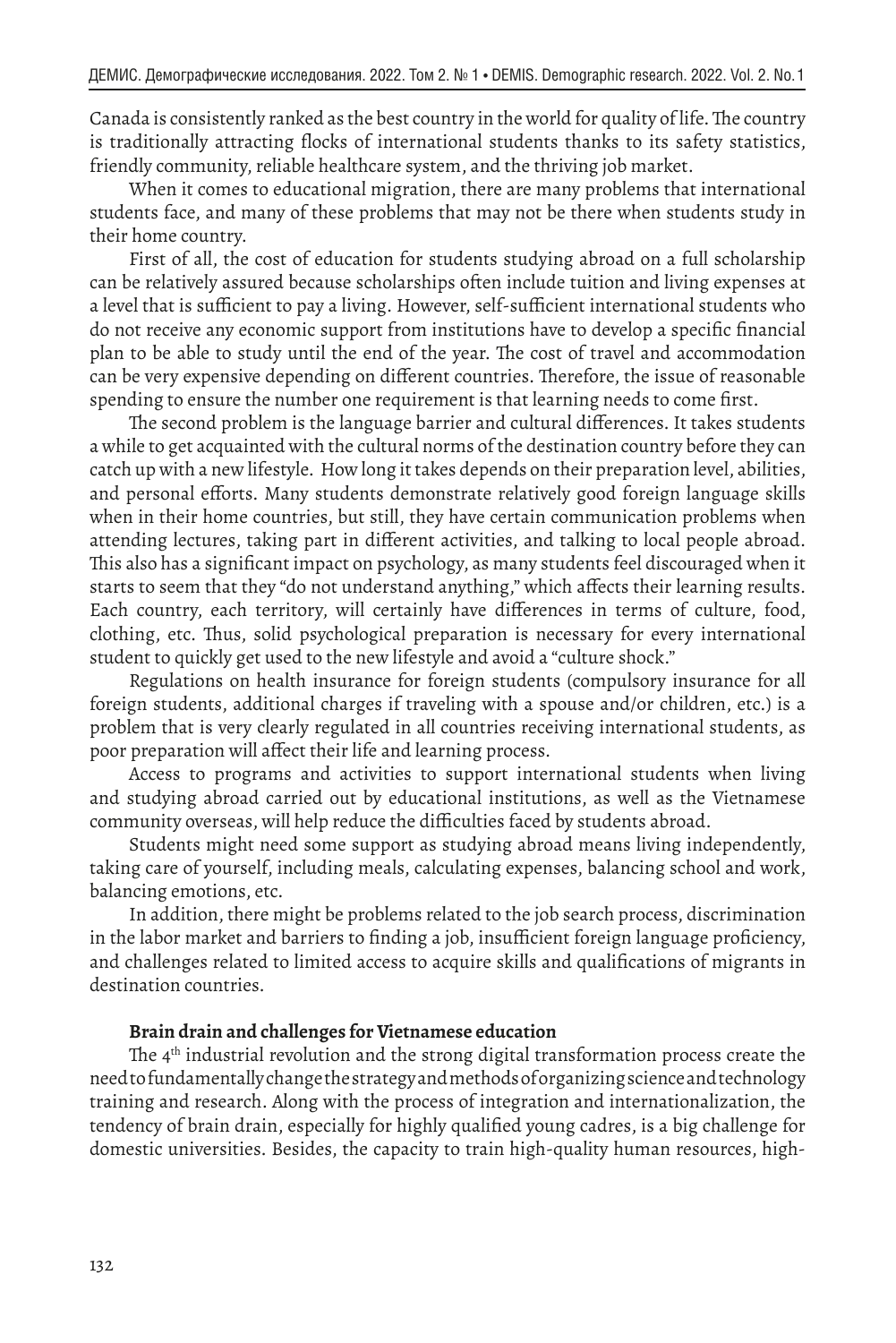level research capacity, and innovation capacity becomes a measure of universities' level, and at the same time a measure of competitiveness for each country $\mathfrak{c}.$ 

Brain drain is defined as population migration in search of better standards of living and quality of life, higher wages, access to advanced technology and more stable political conditions in different places around the world.

The race between higher education institutions to attract and train talents has become an urgent need of universities around the world, and in the future, this competition among educational institutions to attract "elite" human resources will become more and more intense.

Experts, scientific personnel, intellectuals, including writers and artists from countries with low living standards, migrate to live in countries with more favorable conditions for study, research, scientific and cultural activities, with high remuneration regime, developed economic conditions such as the United States, Japan, Great Britain, France, Germany, Norway, Sweden, Switzerland.

In terms of terminology, "brain drain" is human capital flight. The term is used to refer to the large-scale migration of knowledgeable and technical human resources from one country to another.

Brain drain is a global phenomenon, causing negative impacts when not taking advantage of high-quality human resources that contribute to the country's economic development. Therefore, the governments of the countries have set out policies to curb this phenomenon and attract the gray matter back by many measures.

Brain drain, especially educational migration, is affected by the world's labor market demand when the domestic market has an excess of unskilled labor but a scarcity of highlevel intellectual labor. This situation leads to competitive policies to attract talents mainly in Europe and the US, including amending immigration laws, granting work visas, offering high salaries, investing in remuneration, building up research funds or scholarship funds, etc.

The main pull factors for high-quality human resources are (1) good learning and working environment; (2) high technology background; (3) open, transparent and fair recruitment mechanisms; (4) opportunities to find jobs with high income, and high living standards; (5) good preferential policies; (6) good social security policy; (7) some personal aspects such as family reunion (with relatives abroad) or personal interests, like an opportunity to improve career.

Developing countries are looking for ways to transform brain drain into increased intelligence. The world is facing a huge international migration trend with the expectation of "having a bright tomorrow," so brain drain is a concern not only of developing countries but also developed countries [8]. Attracting, training, and fostering talents is always a necessity everywhere in the world today. Better living standards and quality of life, higher wages, access to advanced technology, and more stable political situation in developed countries will be the conditions for attracting talents from less developed regions when the pursuit of education and economic improvement becomes the driving force of international migration. Knowledge is one of the most expensive resources for any country because training consumes a lot of resources in terms of material costs and time, and most

<sup>6</sup> Find good people for top research at VKIST [Tìm người giỏi cho những nghiên cứu hàng đầu tại VKIST] // Ministry of Science and Technology (MOST) [Bộ Khoa học và Công nghệ (MOST)]. 30.09.2021. URL: https://most.gov.vn/vn/tin-tuc/20725/tim-nguoi-gioi-cho-nhung-nghien-cuu-hang-dau-tai-vkist.aspx (accessed on 15.11.2021). (In Viet.)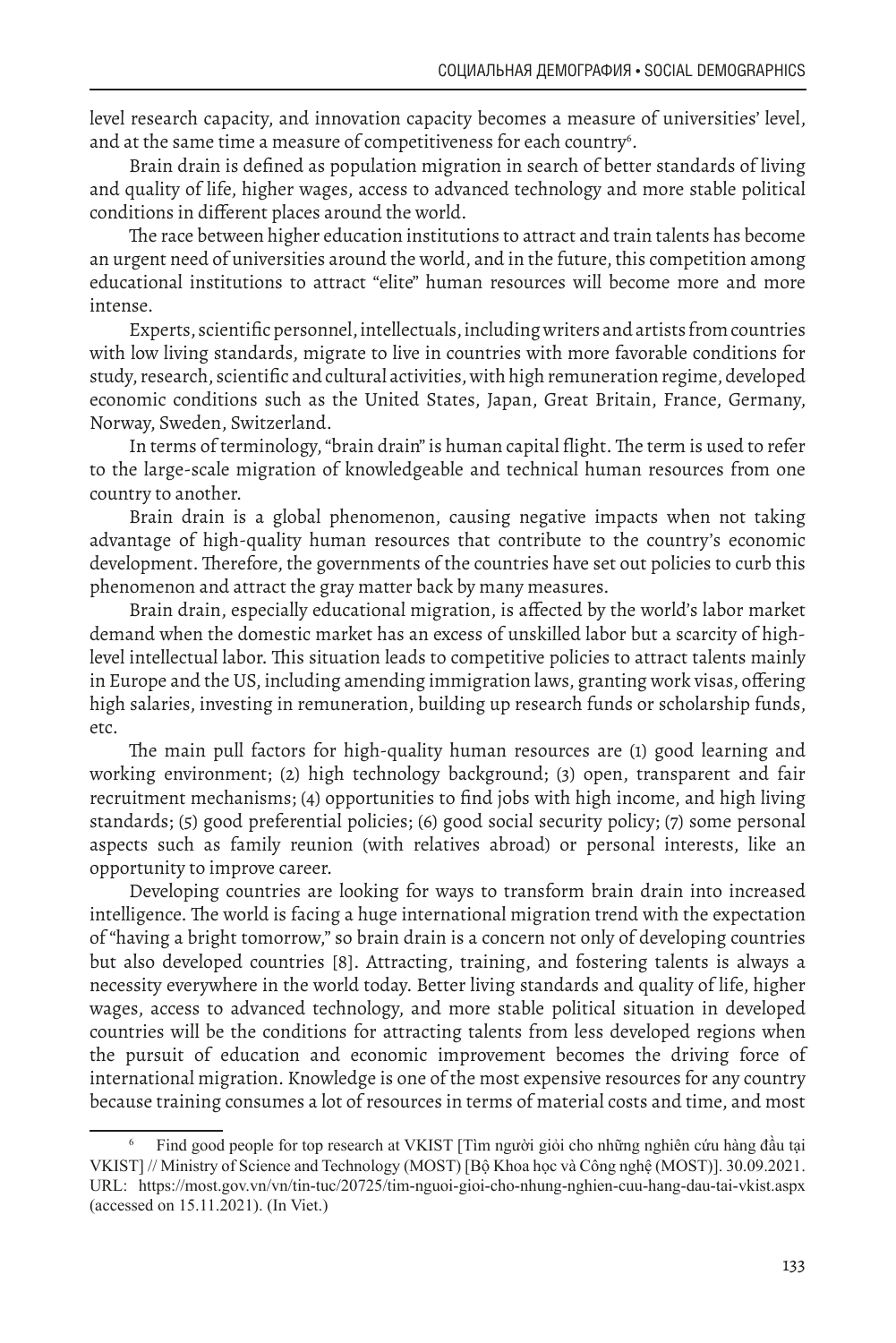importantly, a country loses opportunities for development in the future if it loses human resources.

International migration in higher education is very intense today and has a great impact on the economic development of the country. Vietnam is facing a sizable international migration in the higher education sector as there are not many Vietnamese universities that can provide world-class education and training opportunities as well as career and employment advancement opportunities, and professional research environment. Due to the lack of funding, poor facilities, and poor intellectual stimulation Vietnam has not achieved the level of developed countries in science, technology, and innovation yet and cannot affirm its position in the academic arena, although it has made really remarkable progress.

Although scientific and technology staff has increased in number, there is a shortage of leading experts in many fields, including key fields. Over the past time, the Party and State conducted many policies on investment, attracting talents as well as policies towards overseas Vietnamese, such as Resolution 36-NQ/TW dated March 26, 2004 of the Politburo on work with overseas Vietnamese7 , Directive No. 19/2008/CT-TTg dated June 6, 2008 of the Prime Minister on continuing to strengthen the implementation of the Government's Action Program on working with overseas Vietnamese<sup>8</sup>, Directive No. 45-CT/TW dated May 19, 2015 of the Politburo on the continued accelerate the implementation of Resolution 369 , contributing to a more comprehensive and stronger implementation of the work on overseas Vietnamese in the new situation, and most recently, Conclusion No. 12-KL/TW dated August 12, 2021 of the Politburo on overseas Vietnamese work<sup>10</sup> for the purpose of arousing and promoting the strength of the entire people, including intellectual and material resources of our compatriots abroad, contributing to the construction of a

<sup>8</sup> Directive No. 19/2008/CT-TTG of the Prime Minister: On continuing to strengthen the implementation of the Government's Action Program on working with overseas Vietnamese [Chỉ thị số 19/2008/CT-TTG của Thủ tướng Chính phủ: Về việc tiếp tục tăng cường triển khai thực hiện Chương trình hành động của Chính phủ về công tác với người Việt Nam ở nước ngoài] // Government Portal [Cổng Thông tin điện tử Chính phủ]. 06.06.2008. URL: https://vanban.chinhphu.vn/default. aspx?pageid=27160&docid=68405 (accessed on 15.11.2021). (In Viet.)

Directive No. 45-CT/TW dated May 19, 2015 of the Politburo on continuing to accelerate the implementation of Resolution No. 36-NQ/TW of the IX Politburo on work with overseas Vietnamese in new conditions [Chỉ thị số 45-CT/TW ngày 19/5/2015 của Bộ Chính trị về việc tiếp tục đẩy mạnh thực hiện Nghị quyết số 36-NQ/TW của Bộ Chính trị khóa IX về công tác đối với người Việt Nam ở nước ngoài trong tình hình mới] // Communist Party of Vietnam Electronic Newspaper [Báo điện tử Đảng Cộng sản Việt Nam]. 19.05.2015. URL: https://tulieuvankien.dangcongsan.vn/he-thong-van-ban/van-ban-cua-dang/ chi-thi-so-45-cttw-ngay-1952015-cua-bo-chinh-tri-ve-viec-tiep-tuc-day-manh-thuc-hien-nghi-quyet-so-36 nqtw-cua-bo-chinh-168 (accessed on 15.11.2021). (In Viet.)

<sup>10</sup> Conclusion No. 12-KL/TW dated 12/8/2021 of the Politburo on overseas Vietnamese work in the new situation [Kết luận số 12-KL/TW ngày 12/8/2021 của Bộ Chính trị về công tác người Việt Nam ở nước ngoài trong tình hình mới] // Communist Party of Vietnam Electronic Newspaper [Báo điện tử Đảng Cộng sản Việt Nam]. 12.08.2021. URL: https://tulieuvankien.dangcongsan.vn/he-thong-van-ban/van-bancua-dang/ket-luan-so-12-kltw-ngay-1282021-cua-bo-chinh-tri-ve-cong-tac-nguoi-viet-nam-o-nuoc-ngoaitrong-tinh-hinh-moi-7730 (accessed on 15.11.2021). (In Viet.)

<sup>7</sup> Resolution No. 36/NQ-TW dated March 26, 2004 of the Politburo on working with overseas Vietnamese [Nghị quyết số 36/NQ-TW ngày 26/3/2004 của Bộ Chính trị về công tác đối với người Việt Nam ở nước ngoài] // Communist Party of Vietnam Electronic Newspaper [Báo điện tử Đảng Cộng sản Việt Nam]. 26.03.2004. URL: https://tulieuvankien.dangcongsan.vn/he-thong-van-ban/van-ban-cua-dang/nghiquyet-so-36nq-tw-ngay-2632004-cua-bo-chinh-tri-ve-cong-tac-doi-voi-nguoi-viet-nam-o-nuoc-ngoai-2102 (accessed on 15.11.2021). (In Viet.)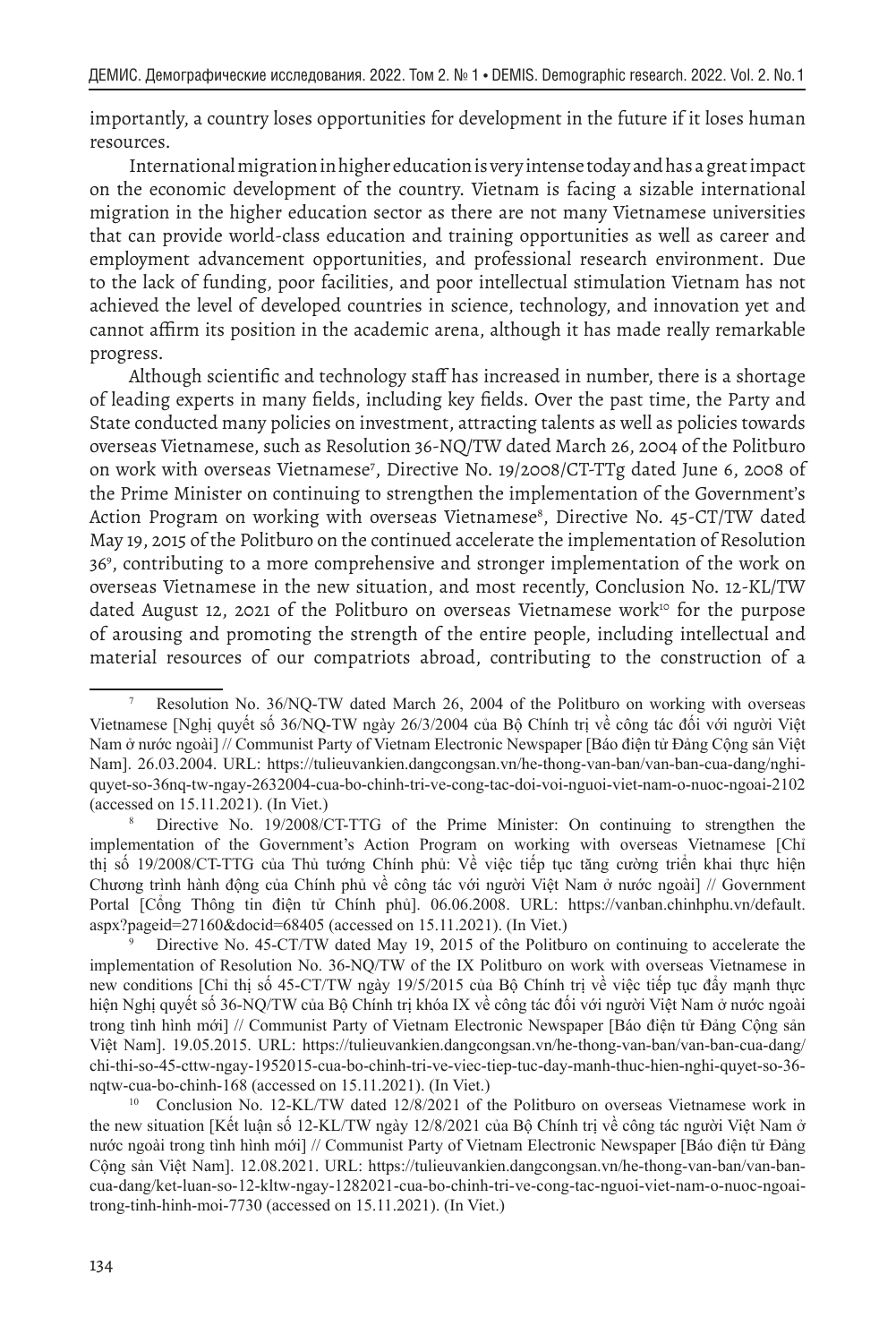prosperous and happy country. The Ministry of Education and Training has been assigned by the Government to implement a number of projects such as Project 911<sup>11</sup>, formerly Project 322<sup>12</sup> (Training lecturers with doctoral degrees for universities and colleges in the period 2010–2020), Project 59913 (Training cadres abroad with the state budget for the period 2013–2020). However, the training of high-quality human resources contributing to economic development, science and technology still faces many challenges such as sending human resources to be trained in advanced and modern environments around the world and then returning them to the country, as well as attracting highly-qualified Vietnamese people from abroad back to their homeland, even earning income attracting foreigners to Vietnam to participate in the process of building the country on a par with the region and the world.

The overseas Vietnamese community with professional and technical qualifications includes intellectuals, accounting for 10–15% of the community, most concentrated in the US, France, Canada, technicians, skilled and skilled technical workers. Among them, there are good experts working in high-tech fields: electronics, biology, new materials, aerospace, and other important fields. Many of them hold important positions in research institutes, universities, hospitals, business companies of host countries and international organizations. In most industries, including high-tech industries such as space, aviation, etc., there are Vietnamese people. This is a valuable asset, an important resource in the development and protection of the country.

The problem of attracting talents is that overseas Vietnamese are always valued by our Party and State. In many congresses, especially the IX and XI Congresses of the Party, it was affirmed: "The compatriots residing abroad are an integral part and a resource of the Vietnamese ethnic community," and the need to "have policies in place" was emphasized. The policy creates favorable conditions for overseas Vietnamese to visit their homeland, expands cultural activities, education and training, science and technology, production and business, and makes practical contributions to national construction. Focus is made on "using and promoting the potential of knowledge of overseas Vietnamese". The education sector, which attracts the most returns of overseas Vietnamese intellectuals, is also the place to witness the scarcity of high-quality human resources in the face of the current brain drain. In the strategy of building and developing higher education institutions, they have changed their strategies and policies to make the most of the positive results of "brain circulation" or "brain chain" to overcome phenomenon of "one-way brain drain" from Vietnam to the world.

<sup>11</sup> Decision on the Approval of the Project for Training Teachers and Doctors for Universities and Colleges for 2010-2020 No. 911/QD-TTg [Quyết Định Phê Duyệt Đề Án Đào Tạo Giảng Viên Có Trình Độ Tiến Sĩ Cho Các Trường Đại Học, Cao Đẳng Giai Đoạn 2010-2020 Số: 911/QĐ-TTg] // Law Library [Thư Viện Pháp Luật] [site]. 17.06.2010. URL: https://thuvienphapluat.vn/van-ban/Giao-duc/Quyet-dinh-911- QD-TTg-De-an-Dao-tao-giang-vien-co-trinh-do-tien-si-107568.aspx (accessed on 15.11.2021). (In Viet.)

<sup>12</sup> Decision on the Approval of the Project "Training Scientific and Technical Staff at Foreign Businesses with the State Budget" [Quyết Định Về Việc Phê Duyệt Đề Án "Đào Tạo Cán Bộ Khoa Học, Kỹ Thuật Tại Các Cơ Sở Nước Ngoài Bằng Ngân Sách Nhà Nước"] // Law Library [Thư Viện Pháp Luật] [site]. 19.04.2000. URL: https://thuvienphapluat.vn/van-ban/Tai-chinh-nha-nuoc/Quyet-dinh-322-2000-QD-TTg-De-an-Dao-tao-can-bo-khoa-hoc-ky-thuat-tai-nuoc-ngoai-bang-ngan-sach-nha-nuoc-8543.aspx (accessed on 15.11.2021). (In Viet.)

<sup>&</sup>lt;sup>13</sup> Decision on the Approval of the Project "Training cadres overseas by the state budget period of 2013–2020" [Quyết Định Về Việc Phê Duyệt Đề Án "Đào Tạo Cán Bộ Ở Nước Ngoài Bằng Ngân Sách Nhà Nước Giai Đoạn 2013–2020"] // Law Library [Thư Viện Pháp Luật] [site]. 17.04.2013. URL: https://thuvienphapluat.vn/van-ban/Bo-may-hanh-chinh/Quyet-dinh-599-QD-TTg-De-an-Dao-tao-can-boo-nuoc-ngoai-bang-ngan-sach-nha-nuoc-182217.aspx (accessed on 15.11.2021). (In Viet.)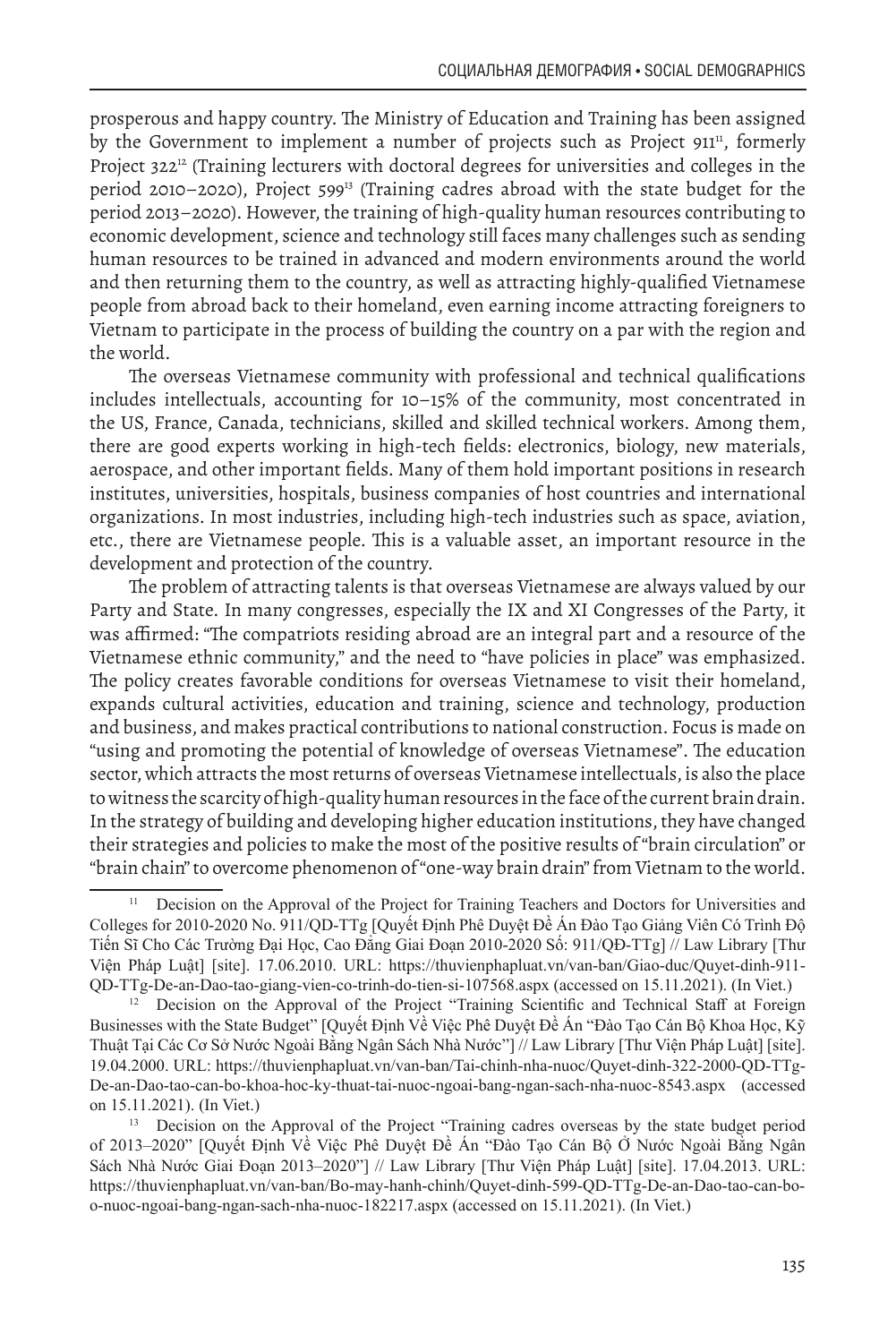In the field of higher education in particular and other fields in general, there are many reasons affecting the limitation in attracting intellectuals and overseas Vietnamese such as inadequate remuneration, poor technical equipment, low efficiency of using gray matter, limited conditions for knowledge improvement and international exchange, and the lack of freedom of creativity. Therefore, practical solutions are needed to limit the challenges of the brain drain as the result of international migration in the field of higher education in Vietnam.

# **Educational migration and opportunities in Vietnam**

The strongly innovative global economy is creating "brain circulation" or "brain chain" instead of "brain drain," in which talented people return to their homeland with capital, skills, and knowledge. along with many relationships with multinational enterprises, as well as technology systems, which plays a significant role in the development of the country. Some highly qualified specialists choose to stay abroad, but still contribute to the country's development in the form of sending remittances back home, supporting business relationships, or directly participating, in scientific and research activities, formulating economic development policies of the country. Brain drain will increase competition between developing countries, domestic enterprises, and multinational corporations, creating new ideas for domestic and international economic development policies.

The situation of brain drain, or not fully exploiting the country's talents, is an important issue that needs to be addressed because Vietnamese tradition and wisdom are really valuable resources of the society. But a big question arises – how have we exploited and used that intellectual resource? Was it reasonable? Was there a waste? Was it a perfectionistic and hasty?

International migration is a worldwide trend that cannot be reversed. Although there are some negative effects, in general, international migration has mainly positive effects. It is important to have appropriate solutions and institutions to protect the legitimate rights and interests of migrants, minimize the risks they may face, and facilitate international migration for it to contribute more to the development of each individual, family, and country [9].

Vietnam joins and signs new-generation free trade agreements such as the EU– Vietnam Free Trade Agreement (EVFTA), the Regional Comprehensive Economic Partnership (RCEP), etc., with unprecedented commitments on labor rights, reform of state-owned enterprises, bidding and procurement public, intellectual property protection, which is an opportunity for Vietnam to learn, cooperate, protect intellectual property rights and transfer technology.

The field of science and technology (S&T) is one of the industries that need support, contributing both to intellectual and financial resources and international cooperation. However, when investing in S&T from abroad, there are still many shortcomings in terms of mechanisms and regulations, which will create barriers and reduce the motivation of international partners to contribute to the development of S&T in the country. Therefore, the internal organization of the domestic S&T industry needs to be changed.

In order to be effective, it is necessary to continue to innovate the investment mechanisms in S&T for the sake of healthy competition, with the focus on indicators measuring results and output efficiency. Procedures for selecting S&T tasks should be flexible and simple; financial settlement should follow international practices with increased investment from the state budget.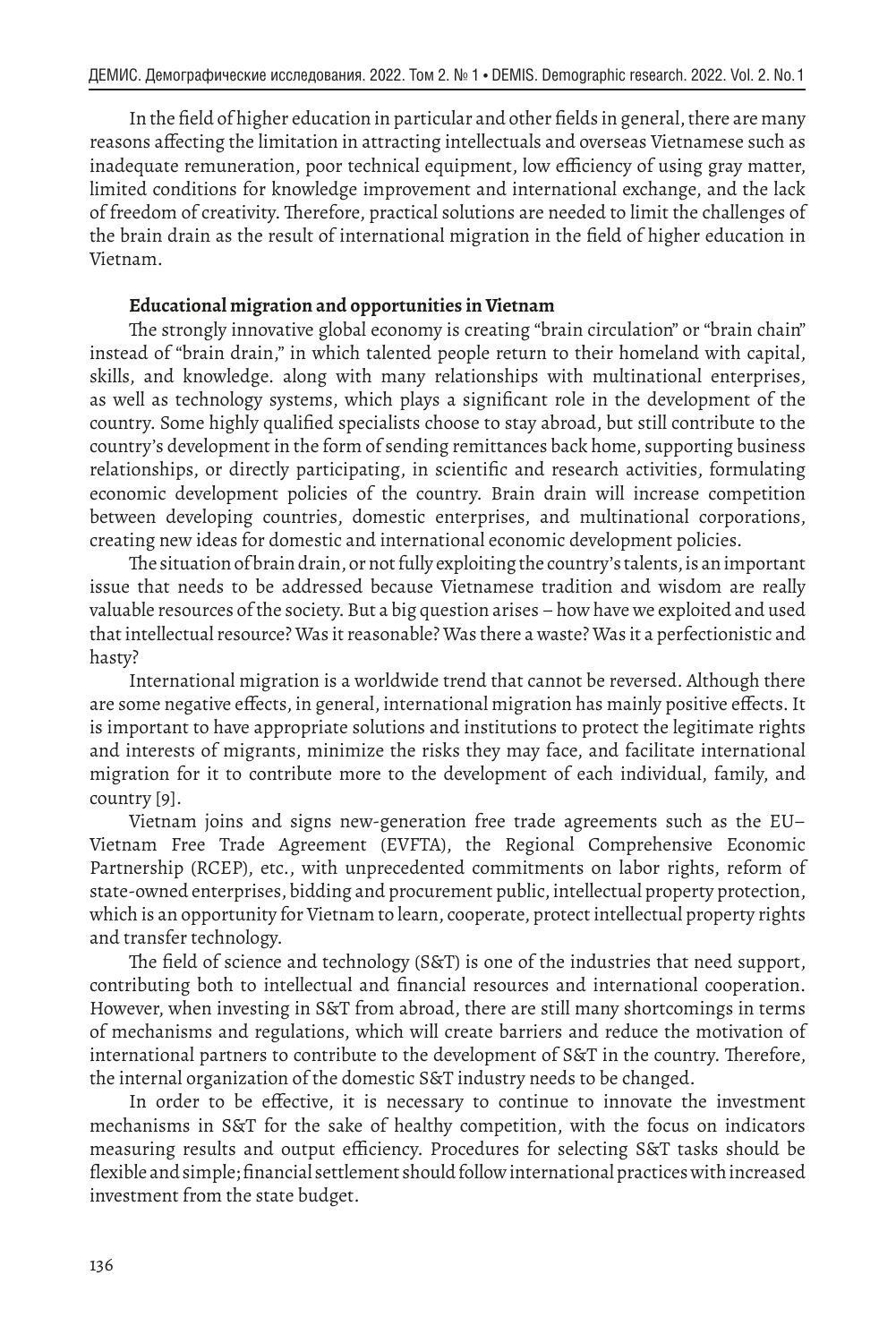Continued investment in improving S&T infrastructure, modernizing research equipment, and improving the operational efficiency of key laboratories and specialized laboratories would help to create an autonomous and attractive scientific and technological research environment, as well as an advanced academic environment. Introducing a satisfactory remuneration policy and providing favorable career development opportunities would attract more specialists to the S&T sphere, while expanding international cooperation and connection would effectively attract Vietnamese scientific personnel from abroad.

Research to create domestic and international protected intellectual property, improve mastery of design and manufacture of high-tech products, especially for specific technologies, core technologies in products would contribute to raising the level and potential of the nation's science and technology and promoting technology transfer from abroad to Vietnam.

Renewing thinking and perfecting mechanisms and policies on overseas Vietnamese might make it possible to gather, unite widely and promote the creative intelligence of S&T intellectuals from the overseas Vietnamese community, increase the role they play everywhere in the world and make the most of their talents. By improving the quality of participation of Vietnamese S&T intellectuals in advice, criticism, and social assessment the country could broaden research activities and application of scientific and technological advances in economic, social development, and environmental protection.

If Vietnam is able to create a favorable environment to gather a team of domestic and foreign S&T intellectuals by promoting patriotism and civic responsibility of the specialists, the country would become a place for them to demonstrate their intelligence, creativity and make positive contributions to the development of the society.

Another important measure is to improve the investment environment, reform administrative procedures on investment, especially the implementation stage in localities to create favorable conditions for overseas Vietnamese to invest back home.

Developing solutions to attract talents to work long-term for the country requires the coordination of implementation by relevant ministries and branches. Research, adjust, amend and supplement laws and policies on overseas Vietnamese are needed in order to create solidarity for the Vietnamese community abroad, and attract the contributions of the Vietnamese from all over the world for the development of the country and the whole Vietnamese community. In order to attract Vietnamese specialists to S&T activities in the country, the government should continue to improve the legal framework to create conditions for overseas Vietnamese entrepreneurs and intellectuals to return home to work and invest in business. It is also important to engage foreigners and foreign experts in S&T activities in Vietnam.

By making connections with universities, research institutes, and laboratories in the host countries where overseas Vietnamese are employed in order to cooperate in training and provide scholarships to support students, it is possible to build high-quality human resources and attract excellent staff who is ready to participate in the country's innovation activities.

Through technology transfer and innovations so-called "global citizens" [10] can also promote common progress. Preferential policies which create conditions to attract overseas students to return home to work could help to overcome the situation of brain drain. Such policies might be especially effective on international students who do not receive scholarships from the state budget.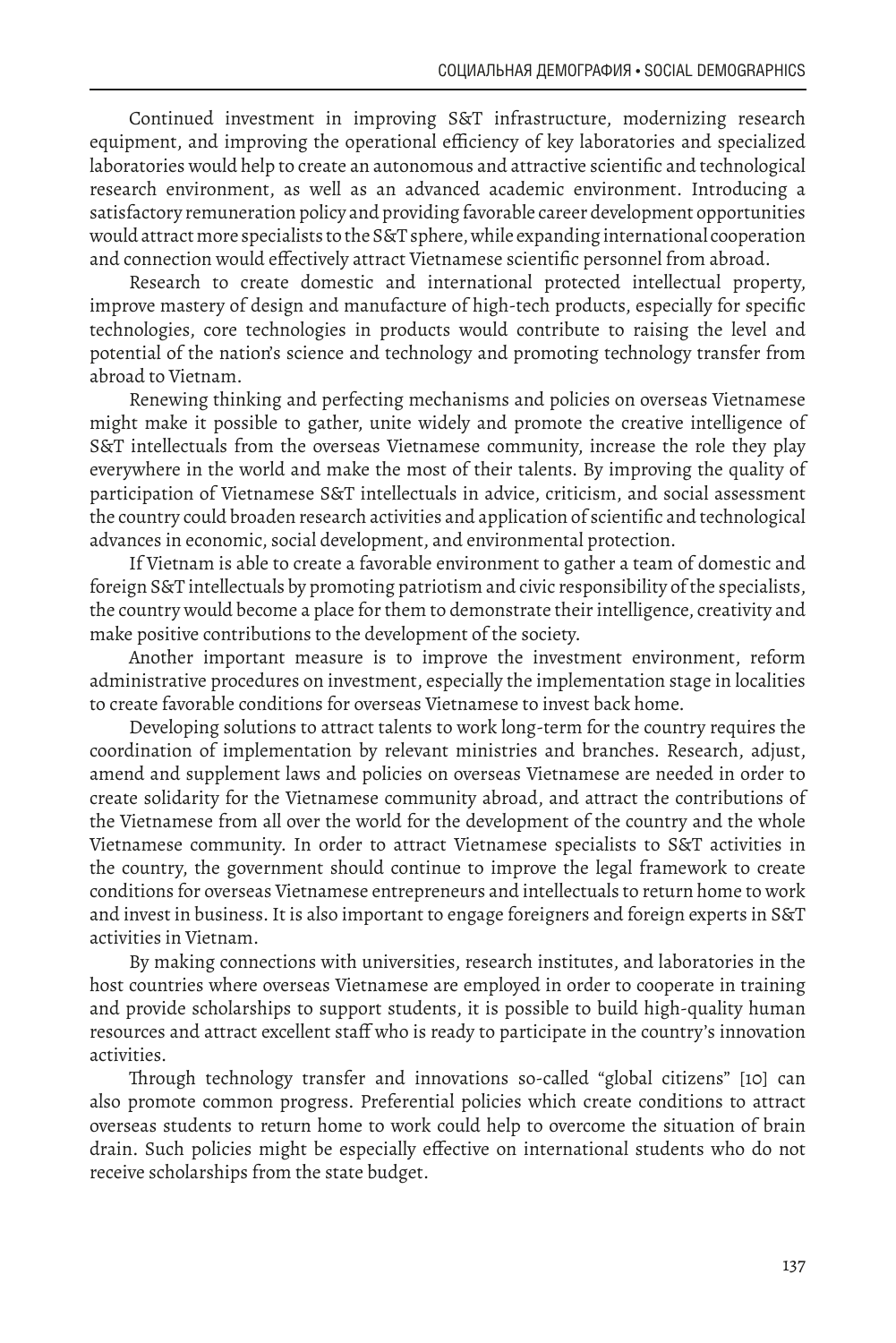It is necessary to organize more annual and periodical activities for overseas Vietnamese, such as the Homeland Spring Program<sup>14</sup> aiming to foster links between overseas Vietnamese and their compatriots at home; invite overseas Vietnamese delegations to visit the country on major holidays, such as the Death Anniversary of the Hung Kings, the liberation of the South to reunify the country, and the National Day; organize summer camps for overseas Vietnamese youth, forums, seminars, and conferences where overseas Vietnamese can participate and contribute to the development of the country, etc.

To attract talents from abroad to Vietnam it is also necessary to Strengthen the leadership and direction of party organizations for competent agencies through thematic directives and resolutions. At the same time, the government should focus on leading the implementation, inspection, and supervision by way of regularly surveying the situation of using talents to prepare solutions to overcome arising problems so as not to waste brainpower. It is necessary to focus on conducting preliminary reviews, summarizing lessons learned, and developing policies to achieve the set goals.

Regulations of state agencies on entry, exit, residence, and travel of overseas Vietnamese in the country should be concretized and improved to make the procedures open, convenient and simple. Clear and quick procedures for overseas Vietnamese would make it easier for them to repatriate or to do business and live in the country for a definite time. Vietnamese citizens living abroad are in need to solve existing problems of domestic housing purchase, inheritance, marriage, family, child adoption, etc.

State agencies in charge should use appropriate forms to collect opinions of compatriots abroad before promulgating legal documents and policies related to overseas Vietnamese. Ministries and branches should develop projects to attract experts and intellectuals from abroad to participate in science, technology, education, and training activities at higher education institutions in Vietnam. At the local level, there should be specific regimes and policies for overseas Vietnamese experts and intellectuals who regularly work at training and research institutions, industrial parks, and industrial zones, high tech sphere, etc.

Methods of advocacy need to be modernized and diversified in order to promote the gathering the overseas Vietnamese community, encouraging and creating easy conditions for them to transfer knowledge, technology and advanced management experience. Overseas Vietnamese should be provided conditions to participate in the major political and social activities of the country. And the country needs a legal framework to create conditions for overseas Vietnamese businessmen and intellectuals to return home to work, invest and do business. So, the formation of specialized associations should be encouraged, and cooperation between the communities should be expanded. It is also important to build a satisfactory remuneration regime, favorable working environment for overseas Vietnamese experts and intellectuals who have high professional qualifications and are capable of consulting on management and administration, technology transfer, high technology to the country. Within this framework, there could be adopted a policy to reward overseas Vietnamese organizations and individuals that have made achievements in community building mobilization, contributing to the construction of the country, as well as domestic organizations and individuals with achievements in advocacy work.

National organizations for overseas Vietnamese in host countries and international organizations should consolidate their efforts, functions, and tasks in order to work in a

<sup>14</sup> Overseas Vietnamese encouraged to aid national development // Vietnam News. Newspaper. URL: https://vietnamnews.vn/opinion/1118141/overseas-vietnamese-encouraged-to-aid-national-development. html (accessed on 15.11.2021).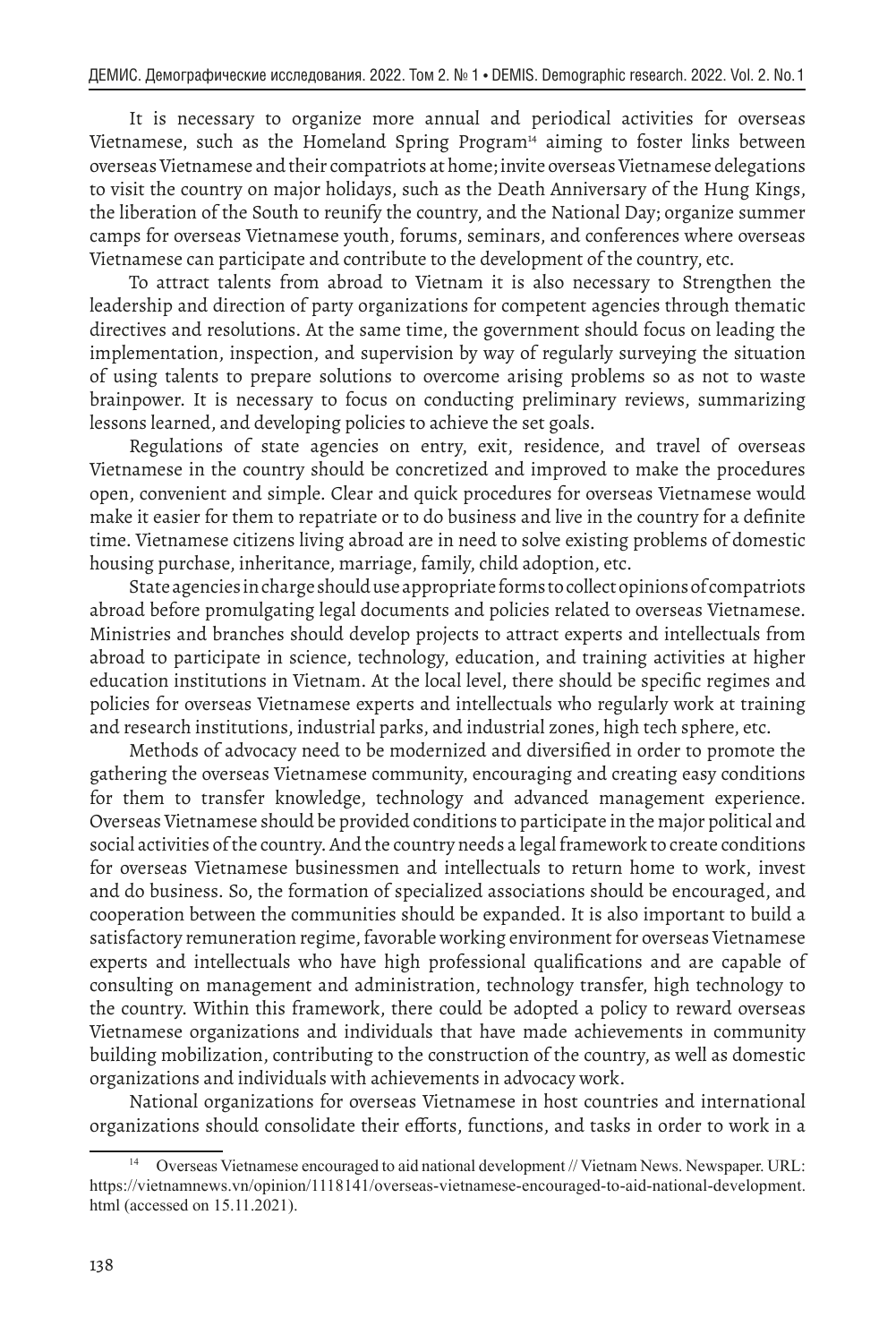professional and effective manner, acting as a bridge between compatriots in the country and overseas Vietnamese, creating favorable conditions for overseas Vietnamese to contribute to national construction. Currently, Vietnam cooperates with the United Nations Development Program (UNDP), and developed countries to create favorable conditions to attract and send Vietnamese intellectuals to work abroad for a limited time.

In addition to the direct contributions to the country's economy, overseas Vietnamese could bring many indirect contributions as well in the form of attracting foreign investment through connecting foreign investors with domestic partners and introducing them to Vietnam. At the same time, it would increase the prestige and attractiveness of Vietnam's investment environment to international investors. As of November 2020, overseas Vietnamese had 362 investment projects in the form of foreign investment in Vietnam with a total registered capital of 1.6 billion USD from 27 countries and territories. In which, the most were from the US expatriates, followed by France, Australia, China, and Germany<sup>15</sup>.

Most investment projects of overseas Vietnamese focus on the processing and manufacturing industry – 143 projects with registered capital of 725.14 million USD, accounting for 39.5% of all the projects and 45.2% of the registered capital. Overseas Vietnamese investors have invested in 42/63 localities across the country, in which Hanoi is leading with 79 projects and registered capital of 476.8 million USD (accounting for 21.8% of all the projects and 7% of registered capital), followed by Long An, Binh Thuan, Hai Phong, Dong Nai, and other locations. Foreign investment projects of expatriates operate quite effectively, making significant contributions to the socio-economic development of the country.

The Vietnam Innovation Network<sup>16</sup> could be used for building a database and a digital platform connecting all Vietnamese elites abroad. Strengthening communication activities based on information technologies follows the trend of digital transformation and the fourth industrial revolution and would be an effective means to unite the Vietnamese community within the country and around the world. In such a way, any place in the world would become a link in the chain of solidarity towards the goal of building a strong homeland and creating the opportunity for each Vietnamese citizen to develop personally and improve their life.

## **Conclusion**

When Vietnamese talents become "global citizens," their dedication is automatically a common property that any country can take advantage of. Therefore, it is necessary to identify and recognize both their contribution to the world and the resonance of Vietnam's interests. Vietnam would profit from mobilizing overseas Vietnamese experts, intellectuals, and businessmen to actively transfer advanced science and technology back home to apply in production, improve capacity, production, and quality of goods, promote the country's trade activities.

More and more overseas Vietnamese experts and intellectuals are cooperating with domestic agencies in various forms such as teaching and research. They act as a bridge to

<sup>15</sup> Attract investment and promote overseas Vietnamese resources through a global innovation network [Thu hút đầu tư và phát huy nguồn lực người Việt Nam ở nước ngoài thông qua mạng lưới đổi mới sáng tạo toàn cầu] // Southern Investment Promotion Center [Trung Tâm Xúc Tiến Đầu Tư Phía Nam] [site]. URL: https://ipcs.mpi.gov.vn/thu-hut-dau-tu-nguoi-viet-nam-o-nuoc-ngoai/ (accessed on 15.11.2021). (In Viet.)

Vietnam Innovation Network // Vietnam National Innovation Center [site]. 19.08.2020. URL: http://eng.nic.gov.vn/Vietnam-Innovation-Network/vietnam-innovation-network-10931 (accessed on 15.11.2021).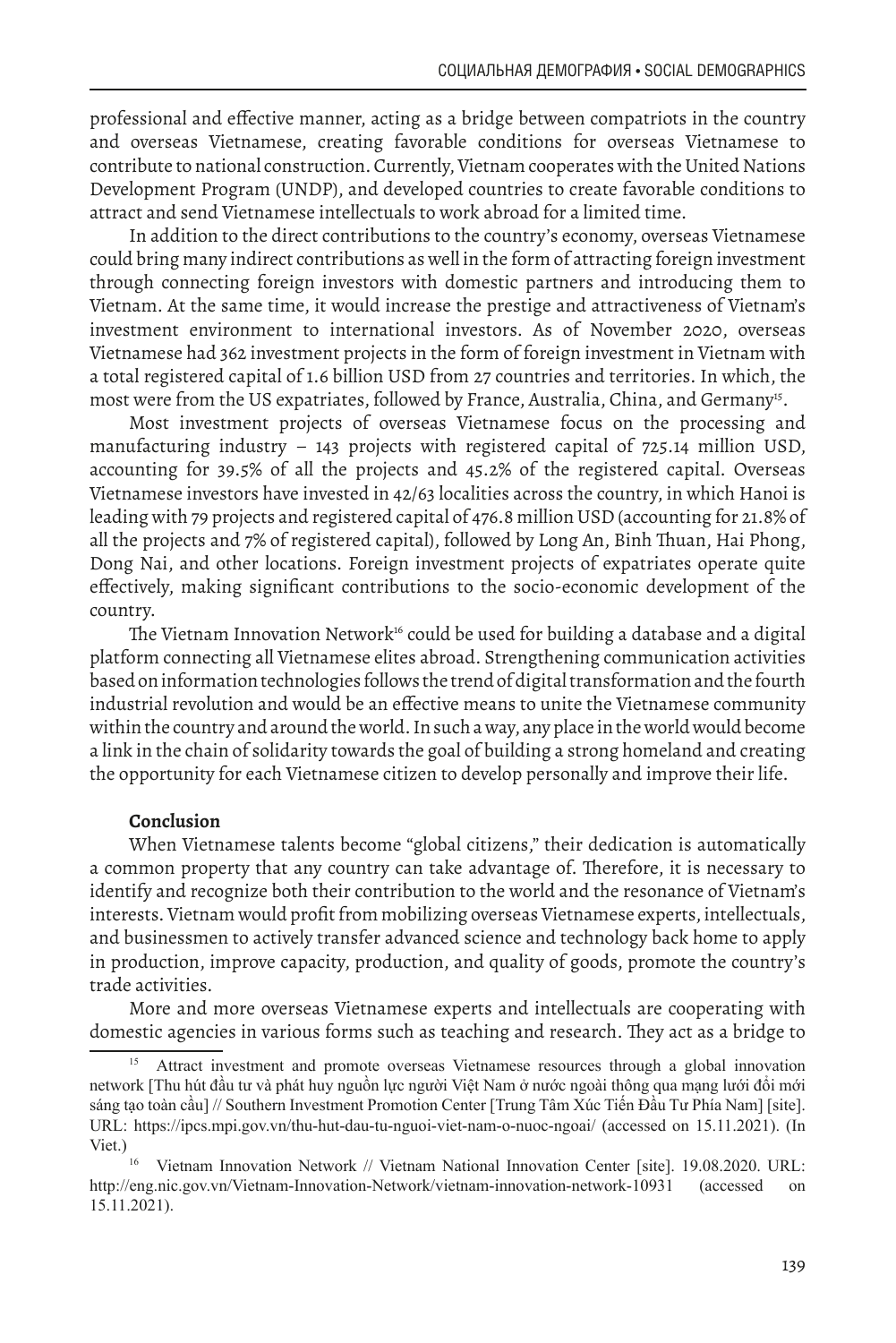bring foreign experts to cooperate with domestic specialists by inviting domestic experts to attend international scientific activities, apply for scholarships for young talented scientists and intellectuals from Vietnam to train and do research in technologically advanced countries, combine production and business activities with technology transfer, participate in international cooperation programs of Vietnam.

The overseas Vietnamese community is growing stronger, and its members always look to the country, have the desire to contribute to the construction of their homeland. The country should take the advantage due to the Vietnam Government's policy of visa exemption for overseas Vietnamese returning home.

Attracting resources of expatriates to contribute to the national construction and development, attracting investment and developing national innovation capacity is a very important task in the context of digital transformation and the  $4<sup>th</sup>$  industrial revolution that is on its way now in most countries around the globe. International migration in general and educational migration in particular is no longer just a risk of "brain drain" but becomes a driving force, an opportunity, and a future potential for Vietnam's development and turning into a rich and strong country, on par with other countries of the Asia-Pacific and the world.

## **References**

1. Global Education Monitoring Report Team. *Global Education Monitoring Report, 2019: Migration, Displacement and Education: Building Bridges, Not Walls.* Paris: UNESCO, 2018. 362 p. ISBN: 978-92-3- 100283-0. URL: https://unesdoc.unesco.org/ark:/48223/pf0000265866.

2*. Overview of Vietnamese Migration Abroad* [Báo Cáo Tổng Quan Về Tình Hình Di Cư Của Công Dân Việt Nam Ra Nước Ngoài]. Ha Noi: Consular Department, Ministry of Foreign Affairs of Vietnam [Cục Lãnh sự, Bộ Ngoại giao Việt Nam], 2011. 97 p. URL: https://phapluatdansu.edu.vn/wp-content/uploads/2020/06/ bao\_cao\_tong\_quan\_ve\_di\_dan\_VN-2.pdf. (In Viet.)

3*. Viet Nam Migration Profile 2016.* Ha Noi: International Organization for Migration, 2017. 116 p. Reference No. ENG0542. URL: https://publications.iom.int/books/viet-nam-migration-profile-2016.

4*. TRIANGLE in ASEAN Quarterly Briefing Note: Viet Nam (January – June 2021).* Bangkok: nternational Labour Organization, 2021. 5 p. URL: https://www.ilo.org/wcmsp5/groups/public/---asia/-- ro-bangkok/documents/genericdocument/wcms\_735109.pdf.

5. Harkins B., Lindgren D., Suravoranon T. *Risks and Rewards: Outcomes of Labour Migration in South-East Asia – Key Findings in Viet Nam.* Ha Noi: International Labour Organization and International Organization for Migration, 2018. 12 p. ISBN: 978-92-2-131411-0. URL: https://www.ilo.org/hanoi/ Whatwedo/Publications/WCMS\_630870/lang--en/index.htm.

6. Nicolai S., Wales J., Aiazzi E. *Education, migration and the 2030 Agenda for Sustainable Development.* London: Overseas Development Institute, 2017. 15 p. URL: https://odi.org/documents/5587/11620.pdf.

7. Pismennaya E. E., Ryazantsev S. V., Luong Dinh Hai, Ochirova G. N. Quality of Life and Education in Russia as Seen by Vietnamese Students. *Alma Mater (Vestnik Vysshey Shkoly).* 2020. No. 11. Pp. 20–28. DOI: https://doi.org/10.20339/AM.11-20.020. (In Russ).

8*. ILO Global Estimates on International Migrant Workers – Results and Methodology.* Geneva: International Labour Organization, 2021. 72 p. ISBN: 9789221326724. URL: https://www.ilo.org/global/ publications/books/WCMS\_652001/lang--en/index.htm.

9*. Handbook of the Economics of Education.* Volume 4 / Ed. by Hanushek E. A., S. J. Machin, L. Woessmann. Amsterdam: North Holland, 2011. 708 p. ISBN: 9780444535351. URL: https://www. sciencedirect.com/handbook/handbook-of-the-economics-of-education/vol/4/suppl/C.

10. Sanz R. *Education and Migration: An Assessment of the Types and Range of IOM's Education and Vocational Training Projects.* Geneva: International Organization for Migration, 2018. 82 p. Reference No. ENG0630. URL: https://publications.iom.int/system/files/pdf/iom\_migration\_education\_report.pdf.